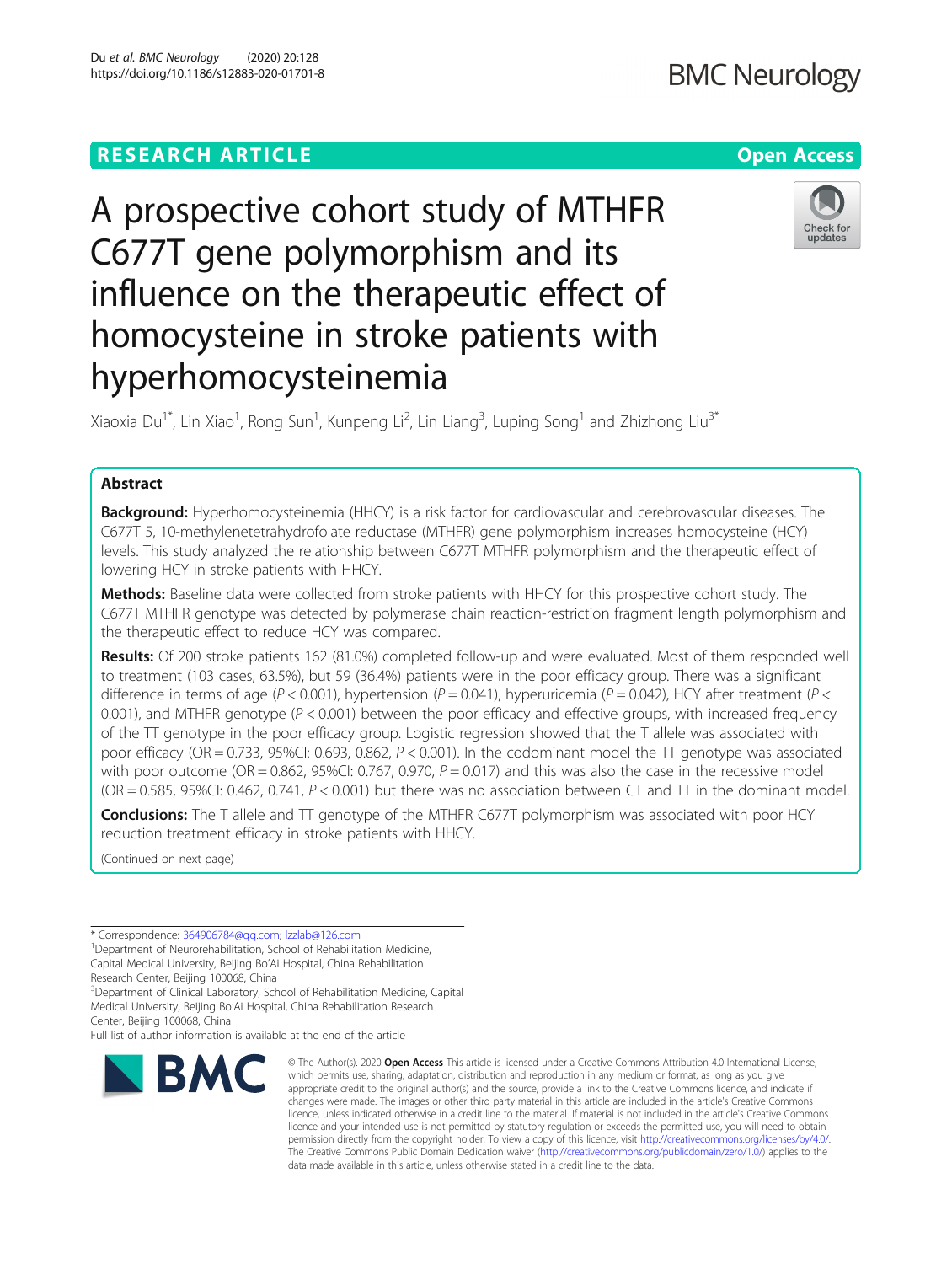#### (Continued from previous page)

Trial registration: The registration number of the clinical trial is [ChiCTR1800020048.](http://www.chictr.org.cn/showproj.aspx?proj=33790) Registration date: December 12, 2018.

Keywords: Homocysteine, Stroke, Intracerebral hemorrhage, Methylenetetrahydrofolate reductase, Single nucleotide polymorphism

#### Background

The global burden of stroke is extremely high, 16.9 million people suffer a stroke each year, and the aging and increasing number of the world's population means stroke is increasing [\[1](#page-5-0)]. The traditional risk factors of stroke, such as hypertension, diabetes mellitus, hyperlipidemia, and atrial fibrillation have been studied extensively, and their underlying mechanisms for stroke are evident [[2\]](#page-5-0). This has led to primary prevention measures that have been implemented to decrease the incidence of stroke in high income countries [\[1](#page-5-0)]. As stroke can lead to long-term disability, an early detection of risk factors and active control to effectively preventing the occurrence of stroke is particularly important [\[3](#page-5-0)]. Effective prevention is an important strategy to reduce the overall burden of stroke worldwide.

However, many other risk factors are less well understood. Homocysteine (HCY) is a less well studied nontraditional risk factor for stroke [\[4](#page-5-0), [5](#page-5-0)]. Framingham's offspring cohort study found that the predictive power of the score will be improved if four biomarkers, including homocysteine, were included in the Framingham Stroke Risk Score [\[6](#page-5-0), [7\]](#page-5-0). Our previous studies found that elevated HCY was a risk factor for stroke in young people [[8,](#page-5-0) [9\]](#page-5-0). The correlation between high HCY and stroke is stronger in younger individuals [[9\]](#page-5-0). Patients with an abnormally high level of HCY, or hyperhomocysteinemia (HHCY), are considered to be at risk of cardiovascular and cerebrovascular diseases [\[10](#page-5-0)–[12](#page-5-0)], but its mechanism is rather complex, and not fully understood. 60.6% of stroke patients have HHCY, which is associated with a low level of serum B12 [[13](#page-5-0)]. There is indeed a significant positive correlation between HCY levels and ischemic stroke [\[14](#page-5-0)–[17\]](#page-5-0). Intracerebral hemorrhage (ICH), which accounts for 10–15% of cases, has the highest mortality and morbidity rate among all strokes. HCY level may be an aggravating factor in atherosclerosis, which indirectly contributes to a high risk of ICH [\[18,](#page-5-0) [19\]](#page-5-0). High HCY concentrations may impair endothelial function, increase oxidative stress, impair methylation reactions, and alter protein structure [[20\]](#page-5-0). Elevated HCY is affected by diet, nutrition, heredity, disease and drug factors [\[21](#page-5-0), [22\]](#page-5-0). The contribution of genetic factors to the pathogenesis of stroke is demonstrated by the association between specific gene variants and stroke risk. However, due to conflicting results from different studies [\[13,](#page-5-0) [23](#page-5-0), [24](#page-5-0)], the

effects of these polymorphisms on the risk of stroke development are remain uncertain. It has been suggested that differences between studies are related to the heterogeneity of cerebral infarction [\[25](#page-5-0)–[27\]](#page-5-0).

Among genetic factors, the C677T gene polymorphism site of methylenetetrahydrofolate reductase (MTHFR) gene has become an important research locus [\[28](#page-5-0)]. MTHFR encodes methylenetetrahydrofolate reductase which is a rate-limiting enzyme for folic acid metabolism. Dietary folate converts to its active cofactor in HCY catabolism and catalyze the conversion of 5, 10 methylenetetrahydrofolate to 5-methyltetrahydrofolate. Thus, it plays an important role in folic acid metabolism, DNA methylation and repair [\[29\]](#page-5-0). Some studies have shown that individuals with C677T MTHFR genotype have doubled HCY levels in plasma compared with normal individuals [[29\]](#page-5-0). The C677T mutation apparently modifies the association between HCY and stroke [\[30](#page-5-0)]. However it is not clear whether the C677T MTHFR polymorphism influences efforts to decrease HCY in patients with stroke and HHCY.

This study aimed to compare the relationship among C677T MTHFR gene polymorphism and the risk of stroke, and the therapeutic effect of lowering HCY in stroke patients with HHCY. The results should help reduce the family burden and economic burden of the stroke through standardized prevention and treatment strategies in stroke patients with HHCY.

### **Methods**

This prospective cohort study (ChiCTR1800020048) was approved by the institutional review board of China Rehabilitation Research Center (CRRC) (2016–018-1). Written informed consent was obtained from all the patients. The study was conducted in accordance with the principles of the Declaration of Helsinki.

#### Patients

From March 2016 to December 2018, we recruited stroke patients with HHCY in the outpatients clinic and wards of the Department of Neurorehabilitation of CRRC. The inclusion criteria were as follows: 1) age  $\ge$ 18 years; 2) patients with ischemic stroke (consistent with diagnostic criteria in the 2010 guidelines for the diagnosis and treatment of acute ischemic stroke in China [[31](#page-5-0)]); patients with cerebral hemorrhage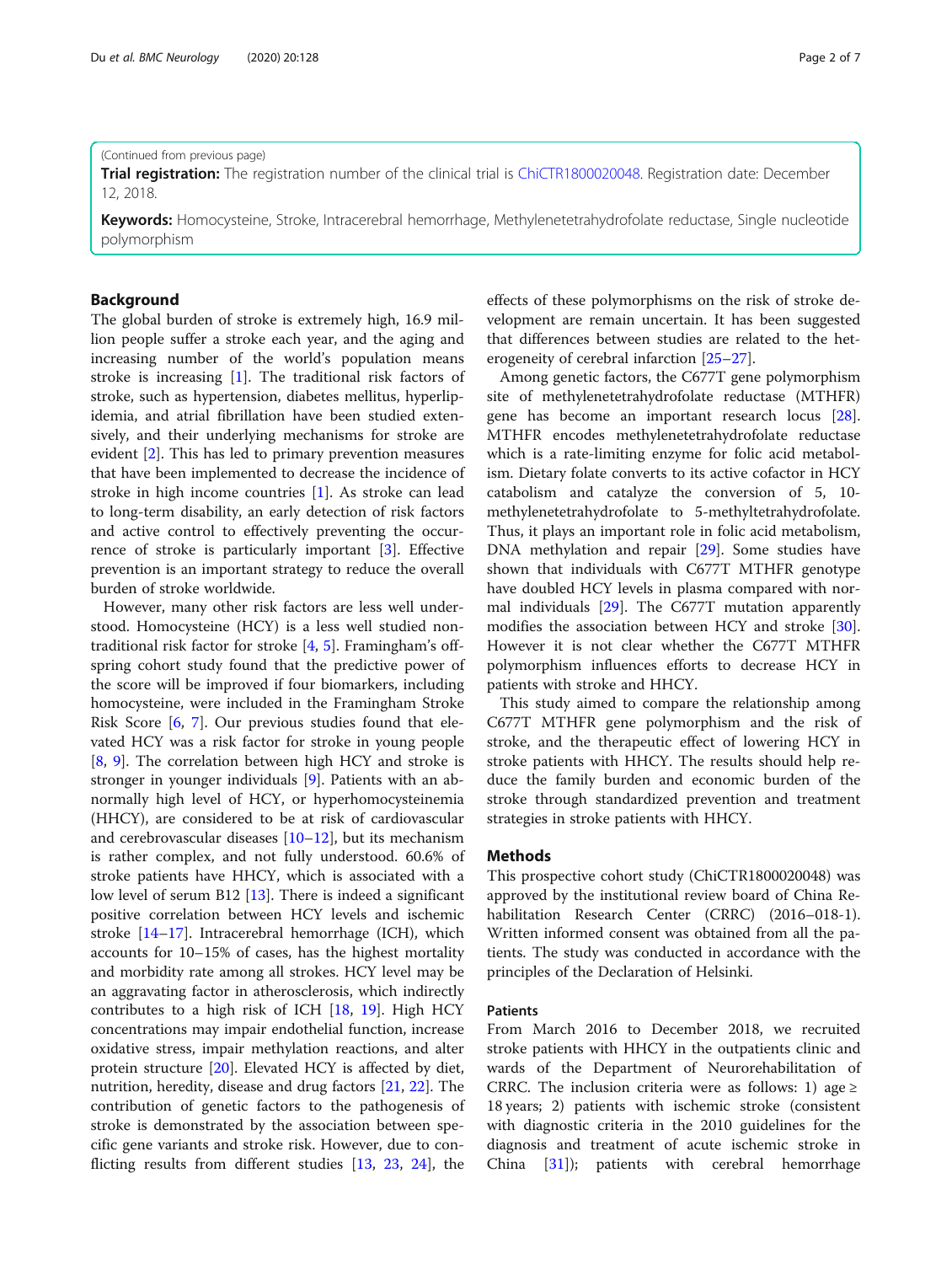(diagnostic criteria at the Fourth National Conference on Cerebrovascular Diseases [\[32](#page-5-0)]); 3) patients with HHCY (HCY  $\geq$  15 µmol/L). The exclusion criteria were as follows: 1) patients with subarachnoid hemorrhage; patients with traumatic intracerebral hemorrhage; 2) pregnant or lactating women; 3) patients participated in or were participating in other clinical studies within 3 months; 4) patients with malignant tumors. The exit and termination criteria were: patients who could not complete the examination items as required or could not be followed up.

The clinical data of the patients were collected, including gender, age, history of hypertension, history of diabetes, history of lipid metabolism disorder, history of heart disease, and type of stroke.

# Detection of HCY and C677T polymorphism of the MTHFR gene

All the subjects were tested for HCY and MTHFR C677T gene polymorphism in the Laboratory Department of CRRC.

The detection and reference values of plasma HCY were as follows: all patients were tested for baseline HCY in the morning, 5 ml of fasting elbow venous blood was collected (heparin anticoagulation), and centrifuged for 10 min at 3000 r/min, and the plasma HCY concentration was measured by a chemiluminescence with a BIO-RAD automatic biochemical analyzer (S1000 PCR instrument) using the mindray reagent. The normal reference range set by the kit manual was 5-15 μmol/L [[33\]](#page-5-0), and if HCY is more than  $15 \mu$ mol/L, HHCY should be considered. After 1 month of treatment, the patients were tested again.

The MTHFR C677T gene polymorphism was tested with the Baio MTHFR (C677T) gene detection kit using a BS-800 M S1000TM Thermal cycler. The C677T locus genotyping of MTHFR gene was performed by polymerase chain reaction-restriction fragment length polymorphism.

#### Treatment

In this study, patients were given folic acid tablets 0.4 mg/day, vitamin B6 100mg with 3 times/day, methylcobalamin 500 μg with 3 times/day to reduce HCY. The data of Baseline levels and HCY levels after 1 month of treatment were collected. Patients with poor efficacy were those who failed to reach the normal range or whose reduction was less than 20%. The rest of the patients were considered as control groups. Patients with other diseases (hypertension, diabetes, etc.) were treated according to their original treatment plan.

#### Statistical analysis

SPSS 21.0 (IBM Corp., Armonk, NY, USA) statistical software was used to analyze the research data. The

measurement data were expressed as  $-x \pm s$ . T-test was used for comparison between the two groups, and analysis of variance (ANOVA) was used for multi-group comparison. Least significant difference (LSD) test was used for pairwise comparison, and the paired t-test was used for paired data. The count data were expressed as examples (percentages) and was compared by chi-square test. Regarding effective treatment as the outcome, logistic regression was used to analyze the correlation between different genotypes and outcomes (indicators with  $P < 0.05$  of univariate analysis were selected for multivariate analysis).  $P < 0.05$  was accepted as a significant difference.

## Results

### Baseline characteristics and HCY change after treatment

A total of 200 stroke patients were enrolled in the study. Of these, 11 cases (5.5%) withdrew from the study due to renal insufficiency, and 27 cases (13.5%) withdrew from the study due to hepatic insufficiency without a full course of regular treatment. A total of 162 patients (81.0%) completed the follow-up. Most of them responded well to folic acid tablets, vitamin B6 and methlcobalamin treatment, with a reduction of more than 20% or a reduction to the normal range and so they were grouped into the effective efficacy group (103 cases, 63.5%). The remaining 59 (36.4%) patients were grouped in the poor efficacy group (Table [1](#page-3-0)). There were significant differences between the groups in age  $(P < 0.001)$ , hypertension  $(P = 0.041)$ , hyperuricemia  $(P = 0.042)$ , HCY after treatment ( $P < 0.001$ ), and MTHFR genotype  $(P < 0.001)$ .

#### MTHFR polymorphism and HCY changes

The P value of the Hardy-Weinberg equilibrium test was 0.56, which indicated the genetic balance of the population. In the poor efficacy group of 59 cases, there were 48 cases of TT, 10 cases of CT; 1 case of CC. Within this group there were 12 patients with unstable HCY levels which are increased instead of being decreased, in which 11 cases were TT, and 1 case was CT (Table [2\)](#page-3-0). HCY levels before and after treatments for each genotype are shown in Table [3.](#page-4-0) These results showed that there were significant differences in HCY levels among the genotype groups before ( $P = 0.049$ ) and after ( $P = 0.002$ ) treatment.

Logistic regression analysis was carried out with adjustment for age, history of hypertension and hyperuricemia for the outcome of poor efficacy, and the results showed that the T allele was associated with poor efficacy (OR = 0.733, 95%CI: 0.693, 0.862, P < 0.001). In the codominant model the TT genotype was associated with poor outcome (OR = 0.862, 95%CI: 0.767, 0.970, P = 0.017) and this was also the case in the recessive model  $(OR = 0.585, 95\% CI: 0.462, 0.741, P < 0.001)$  but there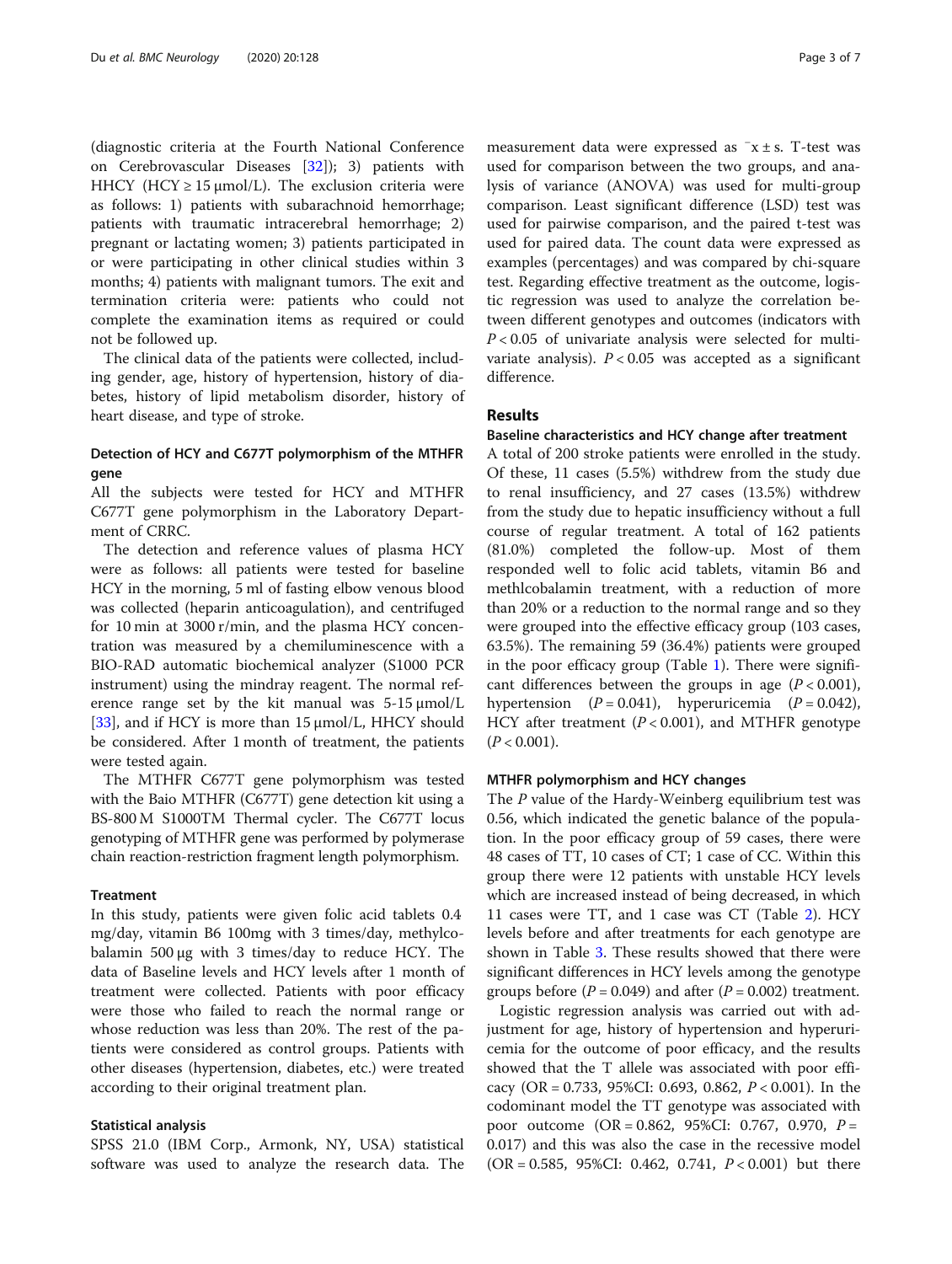|                                  | Poor efficacy group $(n = 59)$ | Effective efficacy group ( $n = 103$ ) | $P$ value |
|----------------------------------|--------------------------------|----------------------------------------|-----------|
| Gender, male (%)                 | 51 (86.4%)                     | 87 (84.5%)                             | 0.734     |
| Age, years                       | $46.51 \pm 13.7$               | $57.7 \pm 13.3$                        | < 0.001   |
| Stroke types                     |                                |                                        |           |
| Hemorrhagic, n (%)               | 34 (57.6%)                     | 45 (43.7%)                             | 0.088     |
| Ischemic, n (%)                  | 25 (42.4%)                     | 58 (56.3%)                             |           |
| Hypertension, n (%)              | 55 (93.2%)                     | 84 (81.6%)                             | 0.041     |
| Diabetes mellitus, n (%)         | 17 (28.8%)                     | 38 (36.9%)                             | 0.269     |
| Abnormal lipid metabolism, n (%) | 34 (57.6%)                     | 75 (72.8%)                             | 0.070     |
| Hyperuricemia, n (%)             | 10 (16.9%)                     | 7(6.8%)                                | 0.042     |
| HCY, µmol/L                      |                                |                                        |           |
| Before treatment                 | $26.49 \pm 15.75$              | $21.88 \pm 18.99$                      | 0.116     |
| After treatment                  | $21.64 \pm 10.81$              | $12.42 \pm 5.99$                       | < 0.001   |
| MTHFR C677T genotype             |                                |                                        |           |
| CC, n (%)                        | $1(1.7\%)$                     | 9(8.7%)                                | < 0.001   |
| $CT, n$ (%)                      | 10 (16.9%)                     | 45 (43.7%)                             |           |
| $TT, n$ (%)                      | 48 (81.4%)                     | 49 (47.6%)                             |           |

<span id="page-3-0"></span>Table 1 Baseline characteristics and homocysteine levels before and after treatment in stroke patients grouped according to treatment efficacy

was no association of between CT and TT in the dominant model (Table [4](#page-4-0)).

# Discussion

MTHFR involved in folate metabolism has two variants, C677T and A1298C [\[34\]](#page-5-0). Racial-ethnic differences in the distribution of the C677T polymorphism are welldescribed [[35](#page-5-0), [36](#page-5-0)]. Carrier rates of the 677 T polymorphism differ across white, Asian, and black ethnic groups. This study aimed to analyze the relationship between C677T MTHFR polymorphism and the therapeutic effect of lowering HCY in stroke patients with HHCY. Results from previous studies have shown that the TT genotype of the MTHFR gene in Asian countries had a greater impact on HCY levels [\[15,](#page-5-0) [37,](#page-5-0) [38\]](#page-5-0). The TT genotype of C677T polymorphism in the MTHFR gene contributes to the genetic susceptibility of acute ischemic stroke inpopulation of Singapore [\[39\]](#page-6-0). The frequency of TT genotype of MTHFR gene in this group of stroke patients was up to 57.92% (117). TT genotype is more frequently seen in Asian compared with that of white individuals, and least common in those of African ethnic origin [\[29\]](#page-5-0), However, ethnic subgroups may in turn

Table 2 Distribution of the three MTHFR C677T genotypes in patients with poor efficacy

| Patients with poor efficacy  | $CC (n = 1)$ | TT $(n = 49)$ | $CT (n = 9)$ |
|------------------------------|--------------|---------------|--------------|
| Decrease < $20\% (n = 47)$   |              | 38            |              |
| Unstable increase $(n = 12)$ |              |               |              |

exhibit different carrier rates or environmental susceptibility to disease-specific morphisms, which may in part explain ethic and regional differences in stroke risk [\[35](#page-5-0)]. These results suggest that race and genetic factors influence the incidence of disease. The results of this study showed that overall 59.9% of the stroke patients had the TT genotype. There were no significant differences between ischemic stroke group and hemorrhagic stroke group in the comparison of TT genotype (60.9% vs57.5%), but the percentage of patients with the TT genotype was much higher in the poor treatment efficacy group than that of patients who achieved a good reduction in HCY levels (81.4 47.6%). This shows the importance of early detection of HCY in the Chinese population with the TT genotype of MTHFR gene.

vitamin B, especially methylcobalamin, can effectively reduce plasma HCY. The most commonly used regimen is the combined supplementation of folic acid (vitamin B9), vitamin B12 and vitamin B6 [[40](#page-6-0)]. Folic acid needs to be combined with vitamin B12 and vitamin B6 to reduce the risk of stroke effectively  $[41-43]$  $[41-43]$  $[41-43]$  $[41-43]$ . Previous studies suggested that 0.8 mg/d of folic acid have the best effect on reducing HCY [[31\]](#page-5-0). The Framingham investigators and others have demonstrated reductions in total HCY following population folic acid grain fortification programs [[44\]](#page-6-0). In areas where grain is not fortified, folic acid can slightly reduce stroke risk, However, there was no evidence that long-term use of larger doses of folic acid could further improve efficacy, and its safety is worthy of attention. In clinical practice, folic acid tablets, vitamin B6 and methylcobalamin are used to treat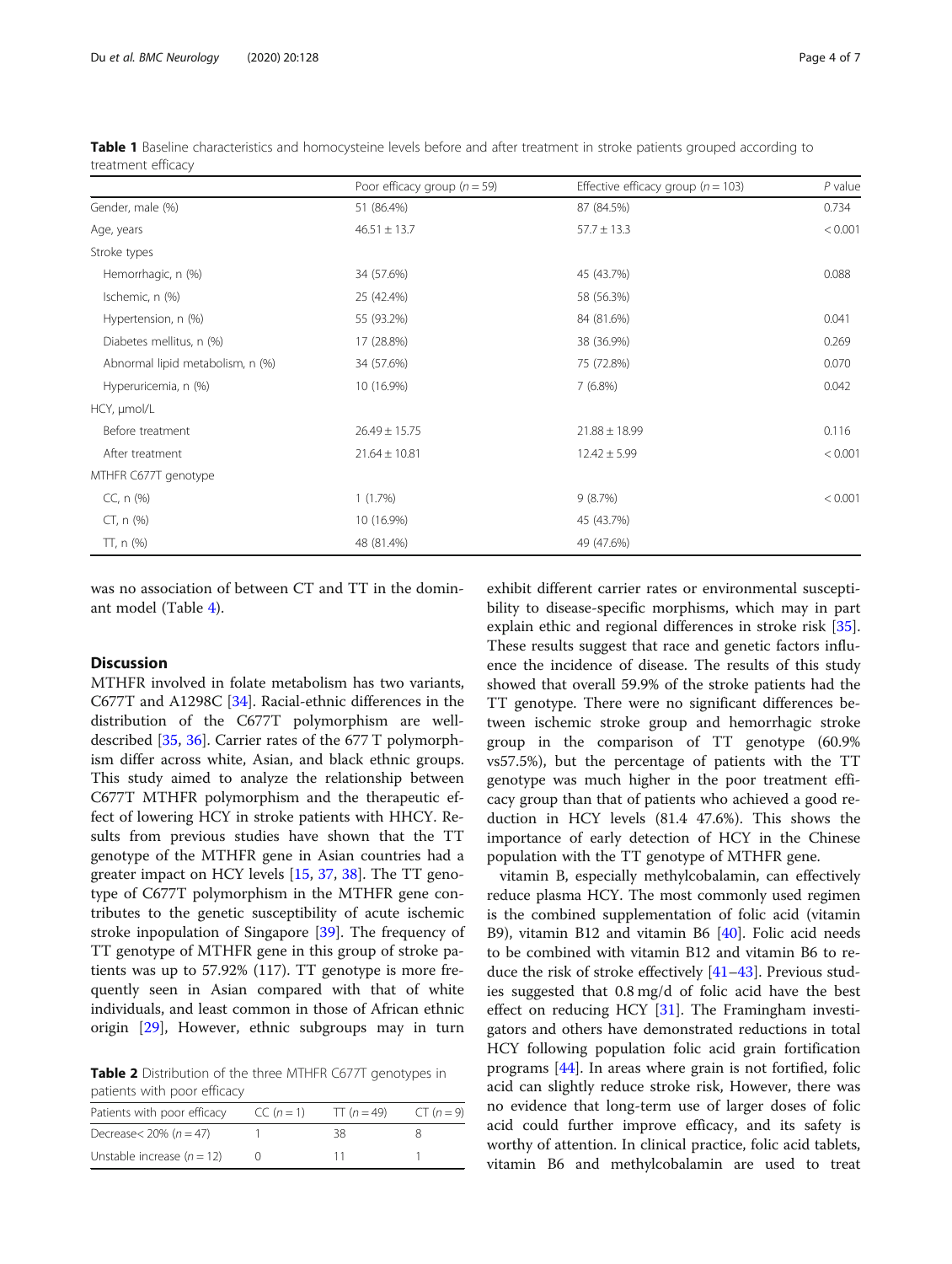|                              | $CC (n = 10)$    | $CT (n = 55)$                  | $\Pi(n = 97)$                   | $P$ value |  |
|------------------------------|------------------|--------------------------------|---------------------------------|-----------|--|
| HCY before treatment, umol/L | $20.26 + 6.60$   | $18.90 + 6.37$                 | $21.75 \pm 8.19$                | 0.049     |  |
| HCY after treatment, µmol/L  | $14.02 \pm 3.53$ | $12.98 \pm 5.01$ <sup>ab</sup> | $19.45 \pm 11.32$ <sup>ab</sup> | 0.002     |  |

<span id="page-4-0"></span>Table 3 Homocysteine levels before and after treatment according to MTHFR C677T genotype

P value\*\* 0.535 0.328 0.211

\* Analysis of variance was used for comparison among genotypes

<sup>ab</sup> Different letters indicate statistical significance. Least significant difference (LSD) test was used for pairwise comparison. CCvsCT  $p = 0.816$ ; CC vs TT  $p = 0.215$ ; CT vs  $TT p = 0.001$ 

HHCY. According to the US guidelines, the supplementation of three kinds of compound vitamin B could reduce HCY and reduce the risk of stroke in HHCY [[41](#page-6-0), [45\]](#page-6-0). A daily multivitamin preparations with adequate vitamin B6 and vitamin B12, and folate (400μg/d) are reasonable to reduce the level of homocysteine [\[46\]](#page-6-0). The Chinese guidelines for Secondary Prevention of Ischemic Stroke and Transient Ischemic Attack (TIA) recommend supplementation of folic acid, vitamin B6 and vitamin B12 to be used to reduce HCY in patients with recent ischemic stroke or TIA and mild to moderate homocysteine elevation [[31\]](#page-5-0). Most of the patients in this study responded well to folic acid tablets, vitamin B6 and methlcobalamin therapy. Patients affected more by genetic factors were less responsive to folic acid tablets, vitamin B6 and methlcobalamin and needed longer medication cycles. Literatures have shown that HHCY patients with TT genotype could still benefit from folic acid supplementation despite normal folic acid and vitamin B12 levels [[47\]](#page-6-0), but there are few studies on how to adjust treatment in a few patients with elevated levels. Elevated HCY is influenced by many factors such as diet, heredity, and drugs [\[48](#page-6-0)]. Further study is required to

Table 4 Logistic regression analysis of MTHFR C677T in poor efficacy cases and controls

|            | Cases, $n$ $(\%)$ | Controls, n (%) | OR (95% CI)            | $P$ value |
|------------|-------------------|-----------------|------------------------|-----------|
| Allele     |                   |                 |                        |           |
| C          | 63 (30.6)         | 12 (10.2)       | 1.000 (referrence)     |           |
| Τ          | 143 (69.4)        | 106 (89.8)      | 0.773 (0.693, 0.862)   | < 0.001   |
| Model type |                   |                 |                        |           |
| Codominant |                   |                 |                        |           |
| CC         | 9(8.7)            | 1(1.7)          | 1.000 (referrence)     |           |
| CT         | 45 (43.7)         | 10 (16.9)       | 0.917(0.734, 1.144)    | 0.460     |
| π          | 49 (47.6)         | 48 (81.4)       | $0.862$ (0.767, 0.970) | 0.017     |
| Dominant   |                   |                 |                        |           |
| CC         | 9(8.7)            | 1(1.7)          | 1.000 (referrence)     |           |
| $CT + TT$  | 94 (91.3)         | 58 (98.3)       | 0.928 (0.867, 0.994)   | 0.095     |
| Recessive  |                   |                 |                        |           |
| $CC + CT$  | 54 (52.4)         | 11(18.6)        | 1.000 (referrence)     |           |
| π          | 49 (47.6)         | 48 (81.4)       | 0.585(0.462, 0.741)    | < 0.001   |

analyze genetic subgroups within large clinical trials of HHCY therapy. Young individuals with elevated HCY and people with high blood pressure may particularly benefit from lowering HCY [\[49\]](#page-6-0).

Several limitations of this study must be acknowledged. This study was a single-center study with a relatively small sample size and only one-month follow-up time. For HHCY patients with TT genotype, methods to controlling the abnormal increases of HCY(the dosage, method, type and cycle of the drugs)need to be studied, and these are our future research direction. Multi-center clinical trials using larger sample sizes and better design will be needed to validate our results.

### Conclusions

In conclusion, the TT genotype of MTHFR C677T was common in this Chinese stroke population and was an independent risk factor for poor efficacy of HCY lowering treatment.

#### Abbreviations

HHCY: Hyperhomocysteinemia; HCY: Homocysteine; ICH: Intracerebral hemorrhage; CRRC: China Rehabilitation Research Center; MTHFR: The 5, 10 methylenetetrahydrofolate reductase; OR: Odds ratio; CI: Confidence interval; LSD: Least significant difference

#### Acknowledgements

The authors acknowledge the help of Basic Scientific Research Foundation of China Rehabilitation Research Center (2015zx-21, 2016zx-15, 2018zx-3).

#### Authors' contributions

XXD conceived and coordinated the study, designed, performed and analyzed the experiments, wrote the paper. LX, RS, KPL, LL, LPS and ZZL carried out the data collection, data analysis, and revised the paper. All authors reviewed the results and approved the final version of the manuscript.

#### Funding

This work was supported by Basic Scientific Research Foundation of China Rehabilitation Research Center (2015zx-21, 2016zx-15, 2018zx-3). The funder had no role in study design, data collection and analysis, decision to publish, or preparation of the manuscript.

#### Availability of data and materials

The datasets used and/or analyzed during the current study are available from the corresponding author on reasonable request.

#### Ethics approval and consent to participate

This prospective cohort study was approved by the institutional review board of CRRC (2016–018-1). Written informed consent was obtained from all the patients. The study was conducted in accordance with the principles of the Declaration of Helsinki.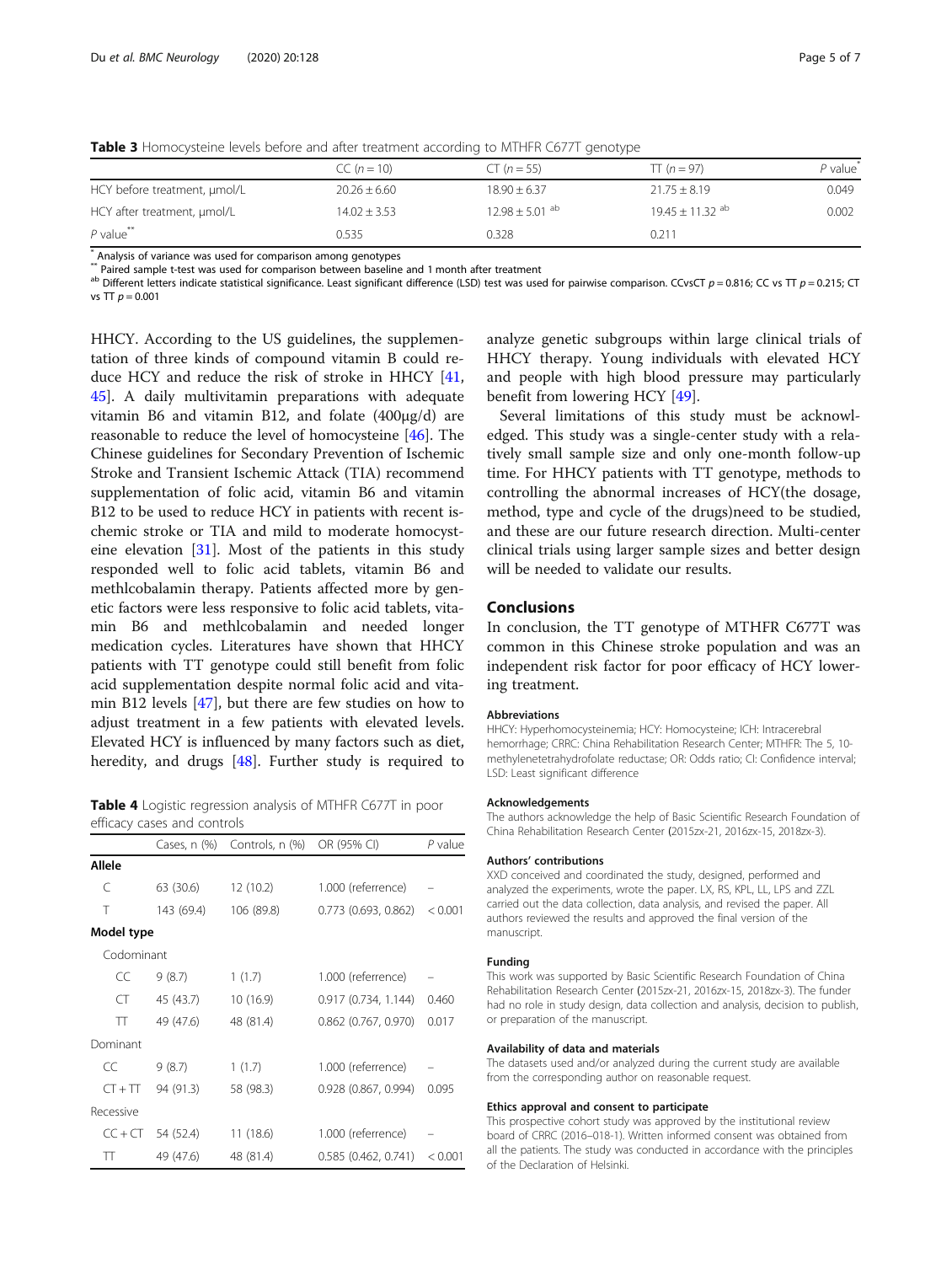#### <span id="page-5-0"></span>Consent for publication

Not applicable.

#### Competing interests

The authors declare no conflicts of interest.

#### Author details

<sup>1</sup>Department of Neurorehabilitation, School of Rehabilitation Medicine, Capital Medical University, Beijing Bo'Ai Hospital, China Rehabilitation Research Center, Beijing 100068, China. <sup>2</sup>Case Statistics Office, School of Rehabilitation Medicine, Capital Medical University, Beijing Bo'Ai Hospital, China Rehabilitation Research Center, Beijing 100068, China. <sup>3</sup>Department of Clinical Laboratory, School of Rehabilitation Medicine, Capital Medical University, Beijing Bo'Ai Hospital, China Rehabilitation Research Center, Beijing 100068, China.

#### Received: 5 May 2019 Accepted: 26 March 2020

#### References

- 1. Bejot Y, Daubail B, Giroud M. Epidemiology of stroke and transient ischemic attacks: current knowledge and perspectives. Rev Neurol. 2016;172(1):59–68.
- 2. Uluduz D, Ince B, Bozluolcay M. Stroke patterns, etiology, and prognosis in patients with diabetes mellitus. Neurology. 2005;64(3):581 author reply 581.
- 3. Uno M, Kitazato KT, Nishi K, Itabe H, Nagahiro S. Raised plasma oxidised LDL in acute cerebral infarction. J Neurol Neurosurg Psychiatry. 2003;74(3):312-6.
- 4. Spence JD. Homocysteine lowering for stroke prevention: Unravelling the complexity of the evidence. Int J Stroke. 2016;11(7):744–7.
- 5. Li J, Jiang S, Zhang Y, Tang G, Wang Y, Mao G, Li Z, Xu X, Wang B, Huo Y. H-type hypertension and risk of stroke in chinese adults: a prospective, nested case-control study. J Transl Int Med. 2015;3(4):171–8.
- 6. Bostom AG, Rosenberg IH, Silbershatz H, Jacques PF, Selhub J, D'Agostino RB, Wilson PW, Wolf PA. Nonfasting plasma total homocysteine levels and stroke incidence in elderly persons: the Framingham study. Ann Intern Med. 1999;131(5):352–5.
- 7. Selhub J. The many facets of hyperhomocysteinemia: studies from the Framingham cohorts. J Nutr. 2006;136(6 Suppl):1726S–30S.
- 8. L S, CJZ L, al DXe. Comparison of etiology and risk factors between young and middle-aged and elderly patients with stroke. Chin J Med Guide. 2016; 18(1):5–6.
- 9. Li CJ, Du XX, Yang K, Song LP, Li PK, Wang Q, Sun R, Lin XL, Lu HY, Zhang T. Effects of professional rehabilitation training on the recovery of neurological function in young stroke patients. Neural Regen Res. 2016;11(11):1766–72.
- 10. Hankey GJ, Eikelboom JW. Homocysteine and stroke. Lancet. 2007;365(9455): 194–6.
- 11. Omrani HQ, Shandiz EE, Qabai M, Chaman R, Fard HA, Qaffarpoor M. Hyperhomocysteinemia, folateo and B12 vitamin in Iranian patients with acute ischemic stroke. ARYA Atherosclerosis. 2011;7(3):97–101.
- 12. Parnetti L, Caso V, Santucci A, Corea F, Lanari A, Floridi A, Conte C, Bottiglieri T. Mild hyperhomocysteinemia is a risk-factor in all etiological subtypes of stroke. Neurol Sci. 2004;25(1):13–7.
- 13. Kalita J, Kumar G, Bansal V, Misra UK. Relationship of homocysteine with other risk factors and outcome of ischemic stroke. Clin Neurol Neurosurg. 2009;111(4):364–7.
- 14. Dhamija RK, Gaba P, Arora S, Kaintura A, Kumar M, Bhattacharjee J. Homocysteine and lipoprotein (a) correlation in ischemic stroke patients. J Neurol Sci. 2009;281(1–2):64–8.
- 15. Kawamoto R, Kohara K, Oka Y, Tomita H, Tabara Y, Miki T. An association of 5,10-methylenetetrahydrofolate reductase (MTHFR) gene polymorphism and ischemic stroke. J Stroke Cerebrovasc Dis. 2005;14(2):67–74.
- 16. Li Z, Sun L, Zhang H, Liao Y, Wang D, Zhao B, Zhu Z, Zhao J, Ma A, Han Y, et al. Elevated plasma homocysteine was associated with hemorrhagic and ischemic stroke, but methylenetetrahydrofolate reductase gene C677T polymorphism was a risk factor for thrombotic stroke: a multicenter casecontrol study in China. Stroke. 2003;34(9):2085–90.
- 17. Song Y, Li B, Wang C, Wang P, Gao X, Liu G. Association between 5,10- Methylenetetrahydrofolate Reductase C677T gene polymorphism and risk of ischemic stroke: a meta-analysis. J Stroke Cerebrovasc Dis. 2016; 25(3):679–87.
- 18. Sato S, Uehara T, Hayakawa M, Nagatsuka K, Minematsu K, Toyoda K. Intraand extracranial atherosclerotic disease in acute spontaneous intracerebral hemorrhage. J Neurol Sci. 2013;332(1–2):116–20.
- 19. Zhou Z, Liang Y, Qu H, Zhao M, Guo F, Zhao C, Teng W. Plasma homocysteine concentrations and risk of intracerebral hemorrhage: a systematic review and meta-analysis. Sci Rep. 2018;8(1):2568.
- 20. van Guldener C, Stehouwer CD. Homocysteine and large arteries. Adv Cardiol. 2007;44:278–301.
- 21. Brattstrom L, Lindgren A, Israelsson B, Malinow MR, Norrving B, Upson B, Hamfelt A. Hyperhomocysteinaemia in stroke: prevalence, cause, and relationships to type of stroke and stroke risk factors. Eur J Clin Investig. 1992;22(3):214–21.
- 22. Verhoef P, Stampfer MJ, Buring JE, Gaziano JM, Allen RH, Stabler SP, Reynolds RD, Kok FJ, Hennekens CH, Willett WC. Homocysteine metabolism and risk of myocardial infarction: relation with vitamins B6, B12, and folate. Am J Epidemiol. 1996;143(9):845–59.
- 23. Kalita J, Srivastava R, Bansal V, Agarwal S, Misra UK. Methylenetetrahydrofolate reductase gene polymorphism in Indian stroke patients. Neurol India. 2006;54(3):260–3.
- 24. Kumar A, Kumar P, Prasad M, Sagar R, Yadav AK, Pandit AK, Jali VP, Pathak A. Association of C677T polymorphism in the methylenetetrahydrofolate reductase gene (MTHFR gene) with ischemic stroke: a meta-analysis. Neurol Res. 2015;37(7):568–77.
- 25. Banerjee I, Gupta V, Ganesh S. Association of gene polymorphism with genetic susceptibility to stroke in Asian populations: a meta-analysis. J Hum Genet. 2007;52(3):205–19.
- 26. Harbuzova V, Polonikov OV, Stroi DO, Matlai OI, Ataman Iu O, Sukharieva VA, Ataman OV. Analysis of the effect of N5, N10-methylenetetrahydrofolate reductase gene C(677)-->T polymorphism on the ischemic stroke development in persons with various risk factors. Fiziolohichnyi zhurnal. 2014;60(2):18–24.
- 27. Lv Q, Lu J, Wu W, Sun H, Zhang J. Association of the methylenetetrahydrofolate reductase gene A1298C polymorphism with stroke risk based on a meta-analysis. Genet Mol Res. 2013;12(4):6882–94.
- 28. Zhu XY, Hou RY, Pan XD, Wang YC, Zhang ZS, Guo RY. Association between the methylenetetrahydrofolate reductase (MTHFR) gene C677T polymorphism and ischemic stroke in the Chinese population: a metaanalysis. Int J Neurosci. 2015;125(12):885–94.
- 29. Cronin S, Furie KL, Kelly PJ. Dose-related association of MTHFR 677T allele with risk of ischemic stroke: evidence from a cumulative meta-analysis. Stroke. 2005;36(7):1581–7.
- 30. Zhao M, Wang X, He M, Qin X, Tang G, Huo Y, Li J, Fu J, Huang X, Cheng X, et al. Homocysteine and stroke risk: modifying effect of Methylenetetrahydrofolate Reductase C677T polymorphism and folic acid intervention. Stroke. 2017;48(5): 1183–90.
- 31. The 2010 Guidelines for the diagnosis and treatment of acute ischemic stroke in China. Chinese J Clinic. 2011;39(3):227–233.
- 32. Wang X. Essentials for diagnosis of various cerebrovascular diseases. Chin J Neurol. 1997;3(1):3–4.
- 33. Bhargava S, Parakh R, Srivastava LM. Studies on homocysteine demonstrating its significance as a possible tool for differential diagnosis in occlusive vascular disease. Ind J Clin Biochem. 2004;19(1):76–8.
- 34. Shen H, Xu Y, Zheng Y, Qian Y, Yu R, Qin Y, Wang X, Spitz MR, Wei Q. Polymorphisms of 5,10-methylenetetrahydrofolate reductase and risk of gastric cancer in a Chinese population: a case-control study. Int J Cancer. 2001;95(5):332–6.
- 35. Schneider JA, Rees DC, Liu YT, Clegg JB. Worldwide distribution of a common methylenetetrahydrofolate reductase mutation. Am J Hum Genet. 1998;62(5):1258–60.
- 36. Franco RF, Araujo AG, Guerreiro JF, Elion J, Zago MA. Analysis of the 677 C-- >T mutation of the methylenetetrahydrofolate reductase gene in different ethnic groups. Thromb Haemost. 1998;79(1):119–21.
- 37. Baum L, Wong KS, Ng HK, Tomlinson B, Rainer TH, Chan DK, Thomas GN, Chen X, Poon P, Cheung WS, et al. Methylenetetrahydrofolate reductase gene A222V polymorphism and risk of ischemic stroke. Clin Chem Lab Med. 2004;42(12):1370–6.
- 38. Goracy I, Cyrylowski L, Kaczmarczyk M, Fabian A, Koziarska D, Goracy J, Ciechanowicz A. C677T polymorphism of the methylenetetrahydrofolate reductase gene and the risk of ischemic stroke in polish subjects. J Appl Genet. 2009;50(1):63–7.